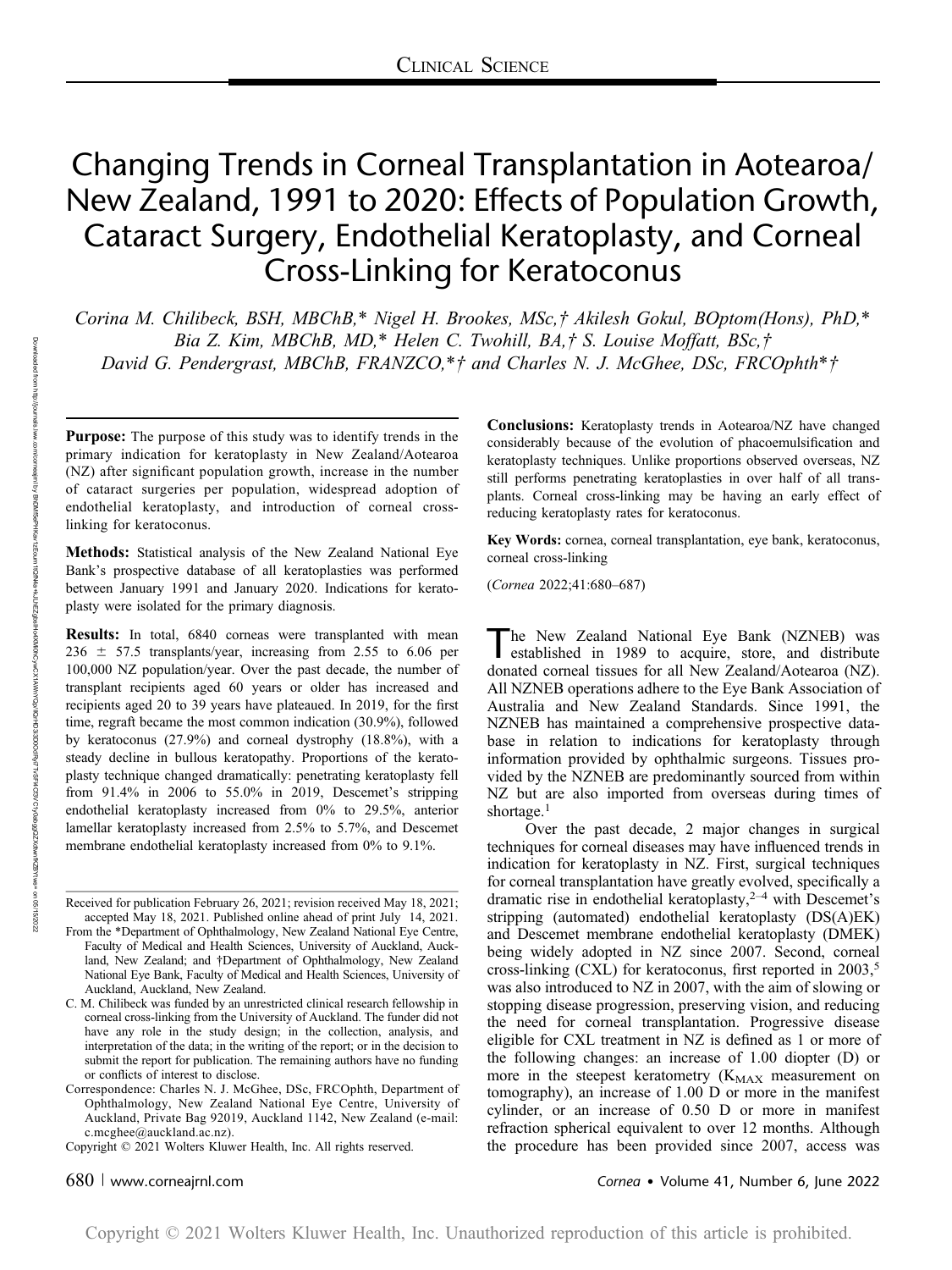initially limited because of both public service and medical insurance funding constraints. Between 2009 and 2015, approximately 50 CXL procedures per year were performed in Auckland's public hospital sector, which is NZ's largest city, and since then, access has rapidly increased countrywide. In 2019, the public sector performed 238 CXL procedures in the Auckland region and that year a total of approximately 700 to 750 CXL procedures were performed in NZ. To date, including procedures in both public and private practice, we estimate that a minimum of 3000 eyes with keratoconus have received CXL treatment in NZ. It has been reported that approximately 10 years after keratoconus diagnosis, those with progressive disease typically undergo transplant surgery.<sup>6</sup> It has therefore been postulated that approximately 10 years after the implementation of CXL in NZ, an impact might be noted on keratoplasty rates for

keratoconus.7 In addition, an increasing trend in ophthalmic surgery per se, that is, the rapidly rising number of cataract surgeries per  $100,000$  population in recent years, $8 \text{ may also}$ affect corneal transplantation rates in relation to bullous keratopathy. Because the NZNEB serves the whole country, we have

previously reported on various aspects of the indications for surgery and trends in corneal transplantation in NZ during the period 1991 to 2015.7,9,10 New Zealand has a public-funded health care system with universal access, similar to but preceding the United Kingdom National Health Service. Most of the surgery is performed in the public sector; however, the NZNEB collects data from both the public and private health sectors.7,9,10 There are some cases in NZ where the donor tissue is imported directly by surgeons, and therefore, these are not included in the NZNEB database. The exact number imported directly is difficult to establish but is estimated to represent no more than 5% to 10% of all transplants in NZ in this study period. Ultimately, the NZNEB database includes most of the keratoplasty performed in NZ.

The aim of this study was to identify trends (1991–2020) in the primary indication for keratoplasty based on the following: 1) significant population growth, 2) dramatic increase in the number of cataract surgeries, 3) widespread adoption of endothelial keratoplasty, 4) introduction of CXL for keratoconus, and 5) how these NZ trends compare with those observed worldwide.<sup>2-4,11</sup>

# MATERIALS AND METHODS

This study adhered to the tenets of the Declaration of Helsinki and the National Ethics Advisory Committee guidelines<sup>12</sup> and met the criteria for exemption from formal review by the NZ Health and Disability Ethics Committee.<sup>13</sup>

As part of a large, longitudinal, prospective study, the electronic records of the NZNEB were analyzed for the period January 1991 to January 2020 for recipient demographics, clinical indications, and type of corneal transplantation planned at the time of booking surgery.

Data are entered into the NZNEB database in a prospective manner by the NZNEB staff. Recipient demographics, ocular history, associated ocular conditions, and the preoperative diagnoses, that is, indications for keratoplasty, are recorded at the time of wait listing with NZNEB for transplant surgery. Information regarding the surgery performed is collected from surgeons at the time of operation in the form of a paper pro forma and the data forwarded to NZNEB to update the electronic database. Missing data were subsequently sought from surgeons by the way of follow-up correspondence. Although all donor information is also entered at the time of donor tissue procurement, this was not considered as part of this study.

For analysis, where there was more than 1 clinical diagnosis identified, the priority scheme suggested by Brady et al<sup>14</sup> was applied, and all other diagnoses were removed. In particular, the diagnosis of regraft (repeat keratoplasty) was given priority over all other diagnoses. National census data for NZ were used to normalize trends by population growth.<sup>15</sup> For continuous variables, the results are expressed as mean  $\pm$  SD, median, and range.

# RESULTS

A total of 6840 corneas were transplanted between January 1, 1991, and January 1, 2020 (mean  $236 \pm 57.5$ transplants/year, range 89–348), with an increasing number of transplants performed per year (Fig. 1A). In relation to the NZ population,<sup>15</sup> the number of corneal transplants performed each year increased from 2.55/100,000 population/year to 6.06/100,000 population/year, as illustrated in Figure 1B. The overall number of transplants performed per year with the primary indication of keratoconus slowly increased with time but remained relatively stable when normalized per 100,000 NZ population. The major contributor to the rise in total transplants/100,000 population in the past 15 years was the rising rates of regraft and corneal dystrophy [98.9% of which was classified as Fuchs endothelial corneal dystrophy (FECD)] as the primary indication.

Most of the corneal transplants were performed in the public-funded health care system (mean 72.1%, range 60.8–85.4), with the remainder performed in the private health sector. The relative proportion of surgeries performed in the public health sector has been slowly increasing over the past 30 years: 66.8% of transplants were performed in public between 1991 and 2000, 72.9% between 2001 and 2010, and 75.2% between 2011 and 2020. During the decade 2010 to 2019, most of the corneal transplants were performed in the regions with tertiary ophthalmology care: Auckland region (54.6%), Wellington (17.5%), and Christchurch (13.2%). This is similar to the decade 2000 to 2009 (47.2%, 14.5%, and 9.9%, respectively).

In total, 54.3% of transplant recipients were male  $(n = 3716)$  and 44.6% were female  $(n = 3050)$ . The mean age of transplant recipient was  $50.1 \pm 21.6$  years. Recipient sex and age were not specified in 1.1%  $(n = 74)$  and 0.7%  $(n = 48)$  of transplants, respectively. Overall, the age range was relatively bimodal with the most common recipient age group 20 to 29 years (17.9%), followed by  $70$  to  $79$  years  $(15.5\%)$ ,  $30$  to  $39$  years (14.3%), and 60 to 69 years (13.9%). The trend in corneal transplantation over time by recipient age is displayed in

Copyright  $\odot$  2021 Wolters Kluwer Health, Inc. All rights reserved. www.corneajrnl.com | 681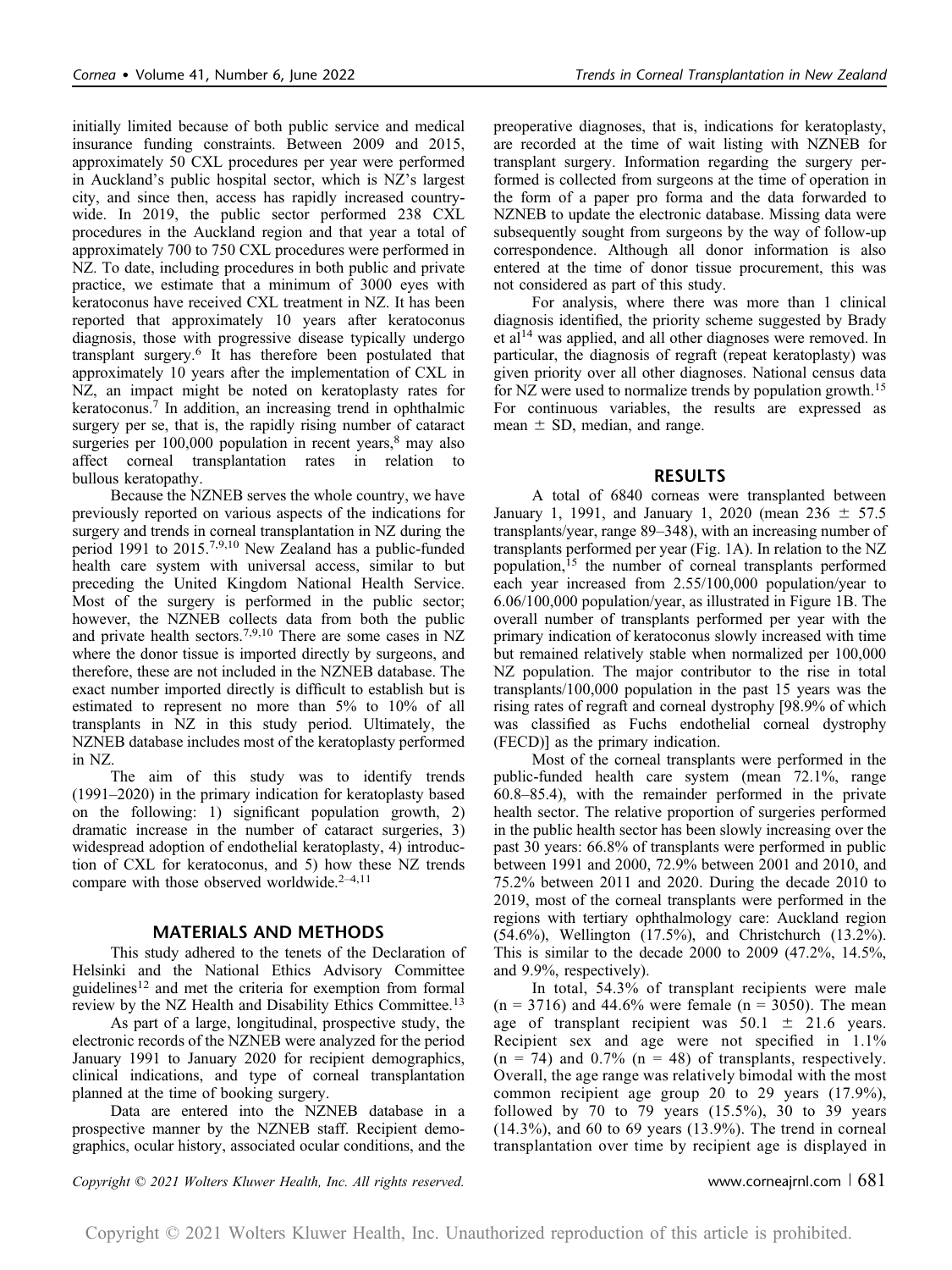**Total per** 

year:  $120$ 

100

80

60

40

20

 $\Omega$ 

A

1991 1992

Number of Corneas

õ,





FIGURE 1. Total corneal transplants performed each year grouped by primary indication for surgery, represented by (A) absolute number and (B) common primary presenting indications per 100,000 NZ population. The number of transplants over time showed an increasing trend for absolute number and number per population, as well as for regraft and corneal dystrophy indications. By contrast, transplants performed for bullous keratopathy and keratoconus decreased when normalized by population growth. (The full color version of this figure is available at [www.corneajrnl.com.](http://www.corneajrnl.com))

Figure 2, highlighting that since 2007, more transplants were performed for patients aged 60+ years, whereas the absolute number of transplant recipients aged 20 to 39 years has remained steady in the past 10 years.

Historically, keratoconus was the most common presenting indication for corneal transplantation in NZ (Fig. 3), but 2019 was the first year where regraft became the most common indication at 30.9% of all corneas

# 682 <sup>|</sup> www.corneajrnl.com Copyright © 2021 Wolters Kluwer Health, Inc. All rights reserved.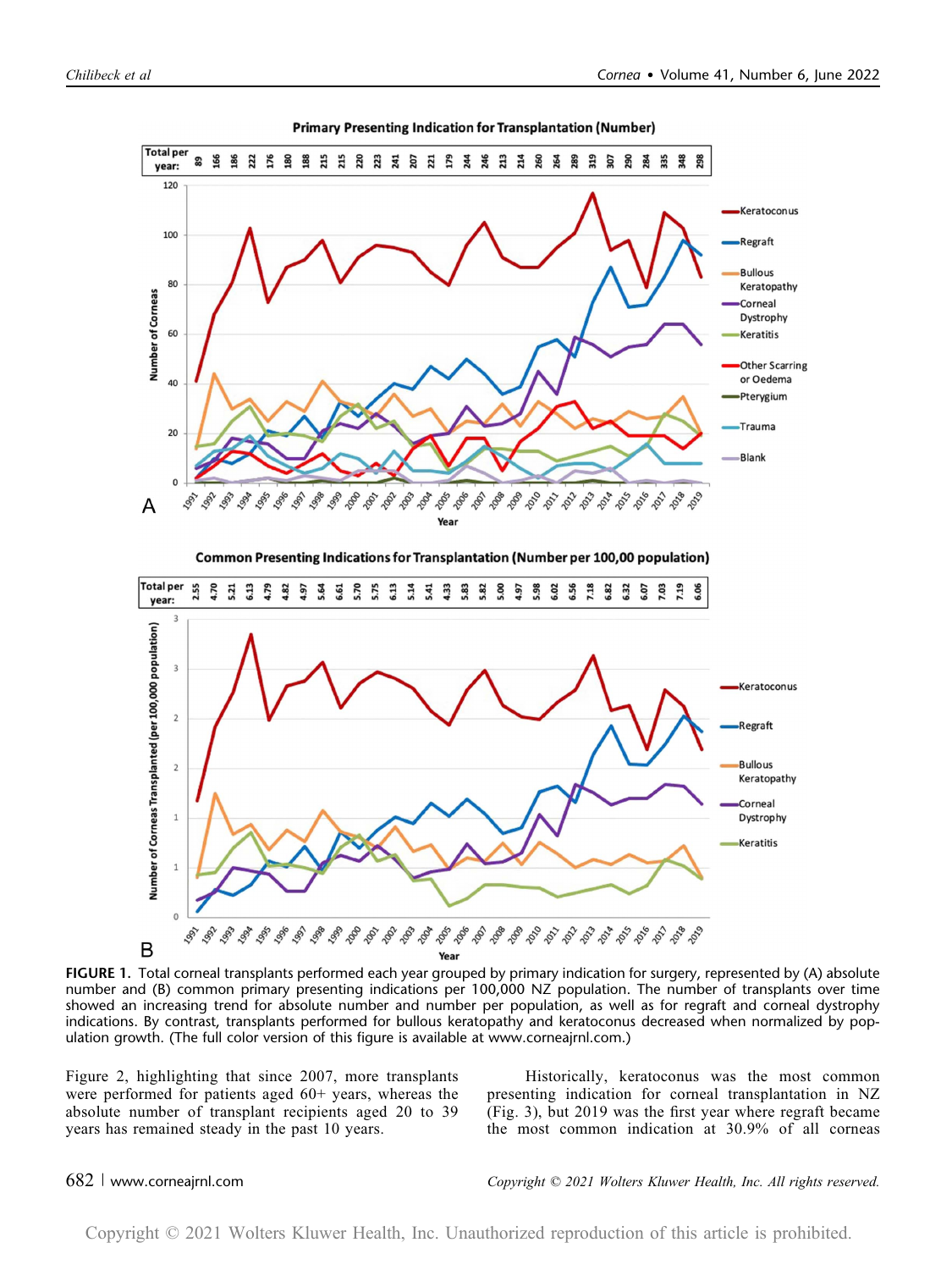**Transplant Recipient Age** 



FIGURE 2. Number of transplant recipients by recipient age group. Graph shows an increasing number of transplants for older recipients over time, with a plateau in transplants for patients aged 20 to 39 years and a decreasing trend for recipients aged 0 to 19 years. (The full color version of this figure is available at [www.corneajrnl.com](http://www.corneajrnl.com).)

transplanted, followed by keratoconus at 27.9% and corneal dystrophy at 18.8%, of which 92.8% were for FECD. There has been a steady rise in the percentage of transplants being performed for corneal dystrophy and overall a steady decrease for bullous keratopathy and keratitis as the presenting indication.

Overall, FECD was specified in 83.9% of all corneal dystrophy cases during the study period; however, in the past 15 years, FECD was specified in 98.9%, and in 2019, it was 92.8% of all corneal dystrophies. Earlier in the study period, there was incomplete or nonspecific recording about the type of corneal dystrophy as the primary indication for transplantation. The surgeon reporting on corneal dystrophy as an indication had the following 2 subcategories: "Fuchs endothelial corneal dystrophy" (the majority) and "Other." When assessing these "Other" classifications ( $n = 143, 16.1\%$ ), the authors found that 34 descriptions (23.8%) were not detailed and 18 cases



FIGURE 3. Common primary presenting indications for corneal transplantation as a percentage of all corneas transplanted each year. Graph shows an increasing trend in the proportion of regrafts and corneal dystrophy, with a decreasing number of transplants performed for keratoconus and bullous keratopathy. (The full color version of this figure is available at [www.corneajrnl.](http://www.corneajrnl.com) [com](http://www.corneajrnl.com).)

Copyright © 2021 Wolters Kluwer Health, Inc. All rights reserved. Www.corneajrnl.com | 683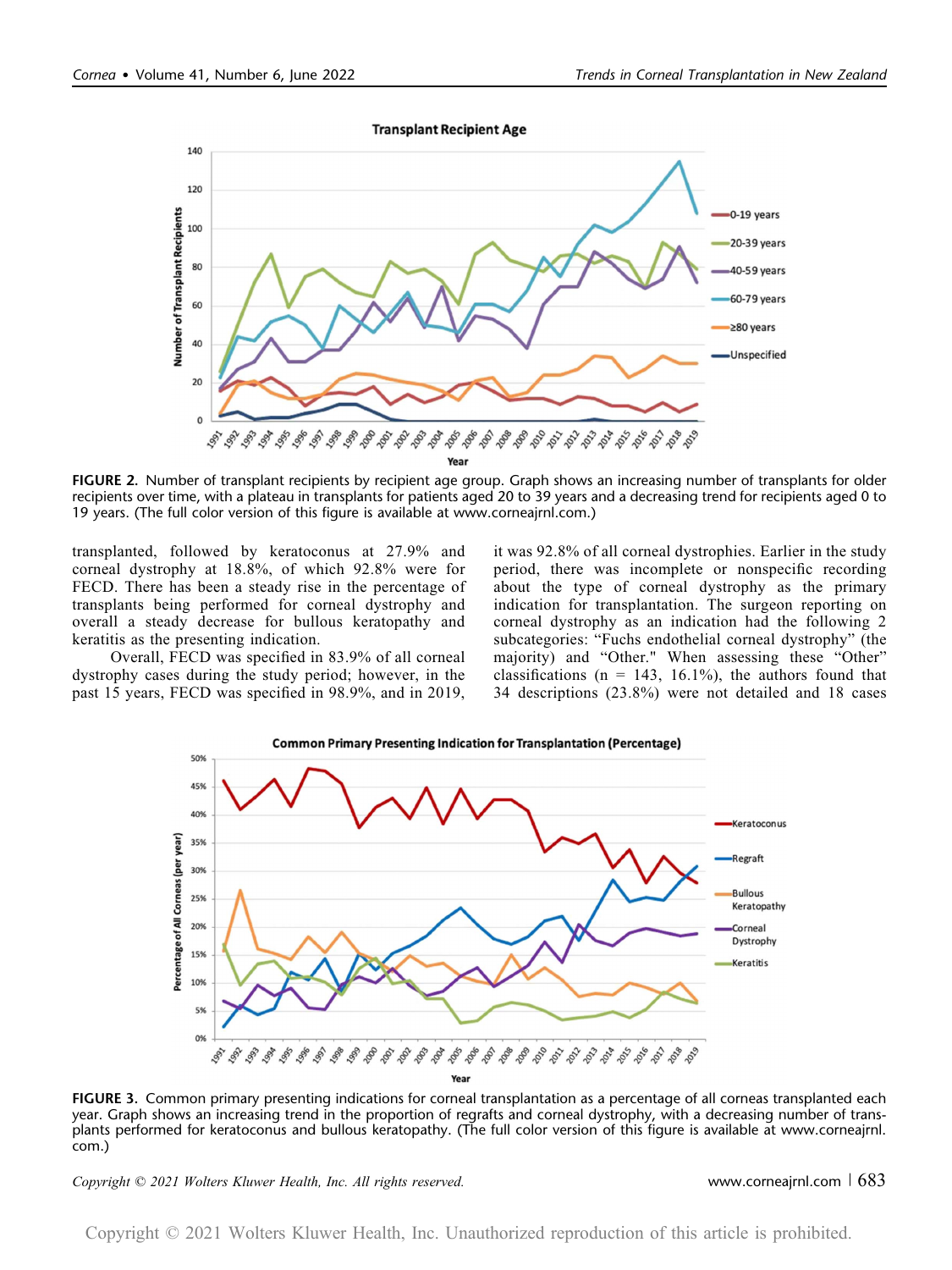(12.6%) might be variations on FECD (eg, "reduced endothelial cell count," "idiopathic bullous keratopathy," and "endothelial dystrophy").

Although the number of corneal transplants performed each year in NZ has been steadily increasing (Fig. 4A), the number of penetrating keratoplasties (PK) has decreased because of the increased utility of deep anterior/anterior lamellar keratoplasty ((D)ALK) and the introduction of endothelial keratoplasty to NZ. As a percentage of all

transplants performed per year (Fig. 4B), the proportion of techniques used changed dramatically between 2007 and 2010; PK comprised 91.4% of all transplants in 2006 and fell to 56.9% by 2010, whereas DS(A)EK increased from 0% to 31% and (D)ALK increased from 2.5% to 9.2%. By 2019, 55.0% were PK, 29.5% were DS(A)EK, 5.7% were (D)ALK, and 9.1% were DMEK.

Aside from the addition of the DMEK technique in NZ in 2015, the proportion of surgical techniques used for



FIGURE 4. Corneal transplants performed per year, grouped by procedure represented (A) as total numbers and (B) as a percentage of corneal transplants performed each year. Graphs show an increase in the total number of transplants being performed, with a rise in lamellar and endothelial grafts and a decrease in the number and percentage of penetrating keratoplasties over the past 5 to 10 years compared with previous years. (The full color version of this figure is available at [www.corneajrnl.com.](http://www.corneajrnl.com))

684 <sup>|</sup> www.corneajrnl.com Copyright © 2021 Wolters Kluwer Health, Inc. All rights reserved.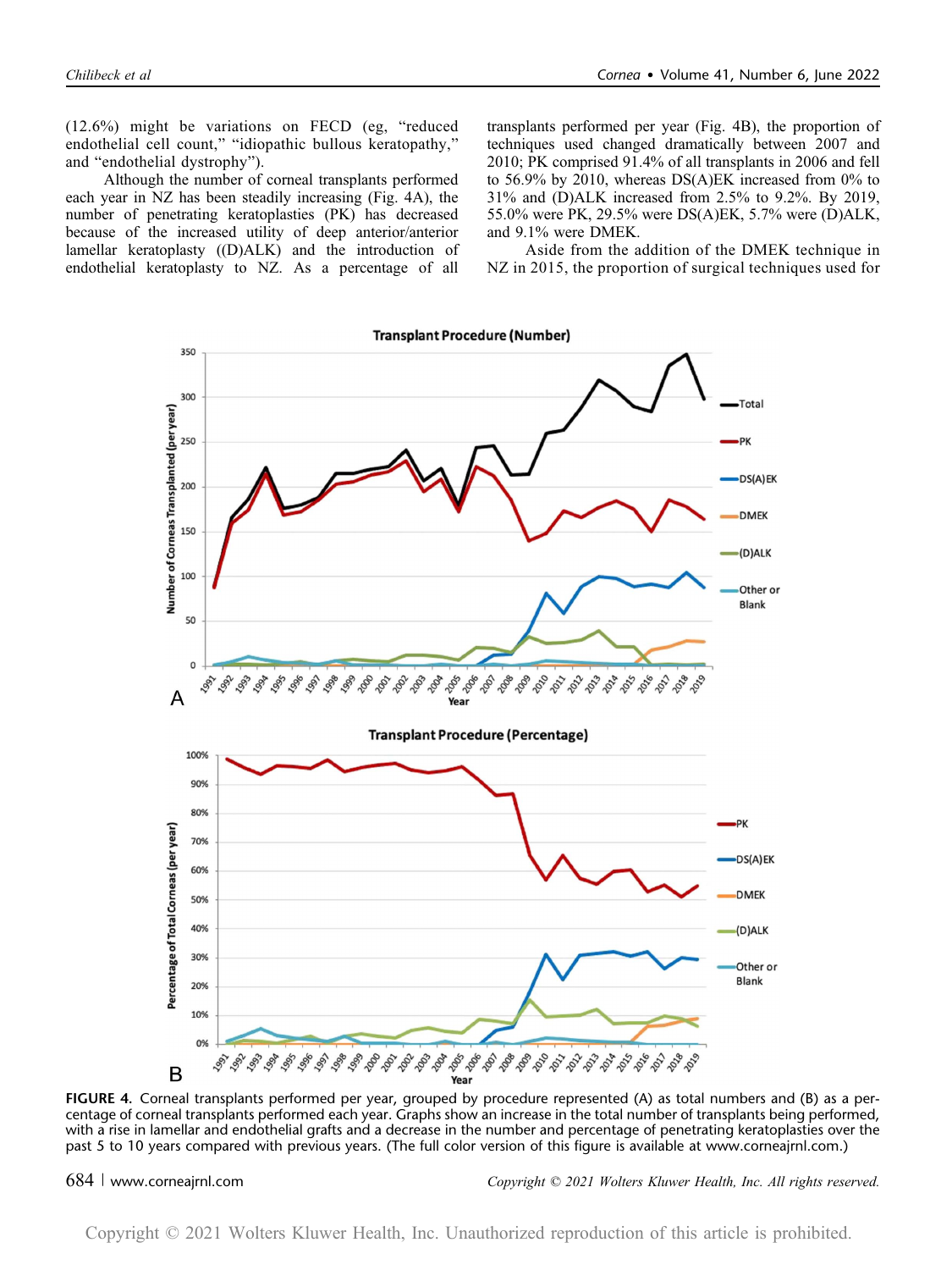|                                                              | Penetrating<br>Keratoplasty<br>(Total $n = 1703$ ) | <b>Descemet's Stripping</b><br>(Automated) Endothelial<br>Keratoplasty<br>(Total $n = 888$ ) | <b>Descemet Membrane</b><br><b>Endothelial Keratoplasty</b><br>(Total $n = 98$ ) | (Deep) Anterior<br><b>Lamellar Keratoplasty</b><br>(Total $n = 266$ ) | Patch/Other/Blank<br>(Total $n = 44$ ) |
|--------------------------------------------------------------|----------------------------------------------------|----------------------------------------------------------------------------------------------|----------------------------------------------------------------------------------|-----------------------------------------------------------------------|----------------------------------------|
| Regraft (total $n = 738$ )                                   | 508 (68.8%)                                        | 205 (27.8%)                                                                                  | $19(2.6\%)$                                                                      | $6(0.8\%)$                                                            | $0(0\%)$                               |
| Keratoconus<br>$(total n = 965)$                             | 748 (77.5%)                                        | $1(0.1\%)$                                                                                   | $0(0\%)$                                                                         | 209 (21.7%)                                                           | $7(0.7\%)$                             |
| Bullous keratopathy<br>$(total n = 273)$                     | 89 (32.6%)                                         | 174 (63.4%)                                                                                  | $10(3.7\%)$                                                                      | $0(0\%)$                                                              | $0(0\%)$                               |
| Fuchs endothelial<br>corneal dystrophy<br>(total $n = 514$ ) | $20(3.9\%)$                                        | 431 (83.9%)                                                                                  | 63 (12.2%)                                                                       | $0(0\%)$                                                              | $0(0\%)$                               |
| Other corneal<br>dystrophy (total $n = 28$ )                 | 14 $(50.0\%)$                                      | $8(28.6\%)$                                                                                  | $1(3.6\%)$                                                                       | $5(17.9\%)$                                                           | $0(0\%)$                               |
| Keratitis (total $n = 160$ )                                 | $120(75.0\%)$                                      | $0(0\%)$                                                                                     | $0(0\%)$                                                                         | $21(13.1\%)$                                                          | $19(11.8\%)$                           |
| Trauma (total $n = 80$ )                                     | 66 (82.5%)                                         | $9(11.3\%)$                                                                                  | $0(0\%)$                                                                         | $1(1.3\%)$                                                            | $4(5.0\%)$                             |
| Pterygium (total $n = 1$ )                                   | $1(100\%)$                                         | $0(0\%)$                                                                                     | $0(0\%)$                                                                         | $0(0\%)$                                                              | $0(0\%)$                               |
| Other scarring/oedema<br>$(total n = 220)$                   | $122(55.5\%)$                                      | 57 (25.9%)                                                                                   | $5(2.3\%)$                                                                       | 23 (10.5%)                                                            | $13(5.9\%)$                            |
| Other/blank<br>(total $n = 264$ )                            | 259 (98.1%)                                        | $3(1.1\%)$                                                                                   | $0(0\%)$                                                                         | $1(0.4\%)$                                                            | $1(0.4\%)$                             |

TABLE 1. Keratoplasty Technique Used for Each Indication (n, %) Between 2010 and 2020

corneal transplants has remained stable over the past decade. Isolating the data to the decade 2010 to 2019, Table 1 displays the keratoplasty techniques used for each indication. Of note, the main surgical technique used for regrafts or keratoconus as the primary indication is penetrating keratoplasty, and the main technique used for bullous keratopathy or corneal dystrophy is DS(A)EK.

To illustrate the effect of CXL on keratoplasty rates as indicated for keratoconus, piecewise analysis (Fig. 5) was performed on 10 years of data before the implementation of CXL and all data 10 years after the introduction of CXL to NZ. The mean number of primary keratoplasties performed for keratoconus in the decade before the introduction of CXL was 2.30/100,000 population/year. Analyzing the data 10



FIGURE 5. Piecewise analysis of keratoplasty performed for keratoconus per 100,000 population. For the 10 years before the introduction of CXL, the blue line represents annual keratoplasty rates for keratoconus and the red triangle is the decade's mean (2.31 transplants/100,000 population/year). From 10 years after the introduction of CXL, the annual keratoplasty rate for keratoconus is represented by the green line, and the purple triangle is the mean (2.02 transplants/100,000 population/year). (The full color version of this figure is available at [www.corneajrnl.com](http://www.corneajrnl.com).)

Copyright © 2021 Wolters Kluwer Health, Inc. All rights reserved. www.corneajrnl.com <sup>|</sup> 685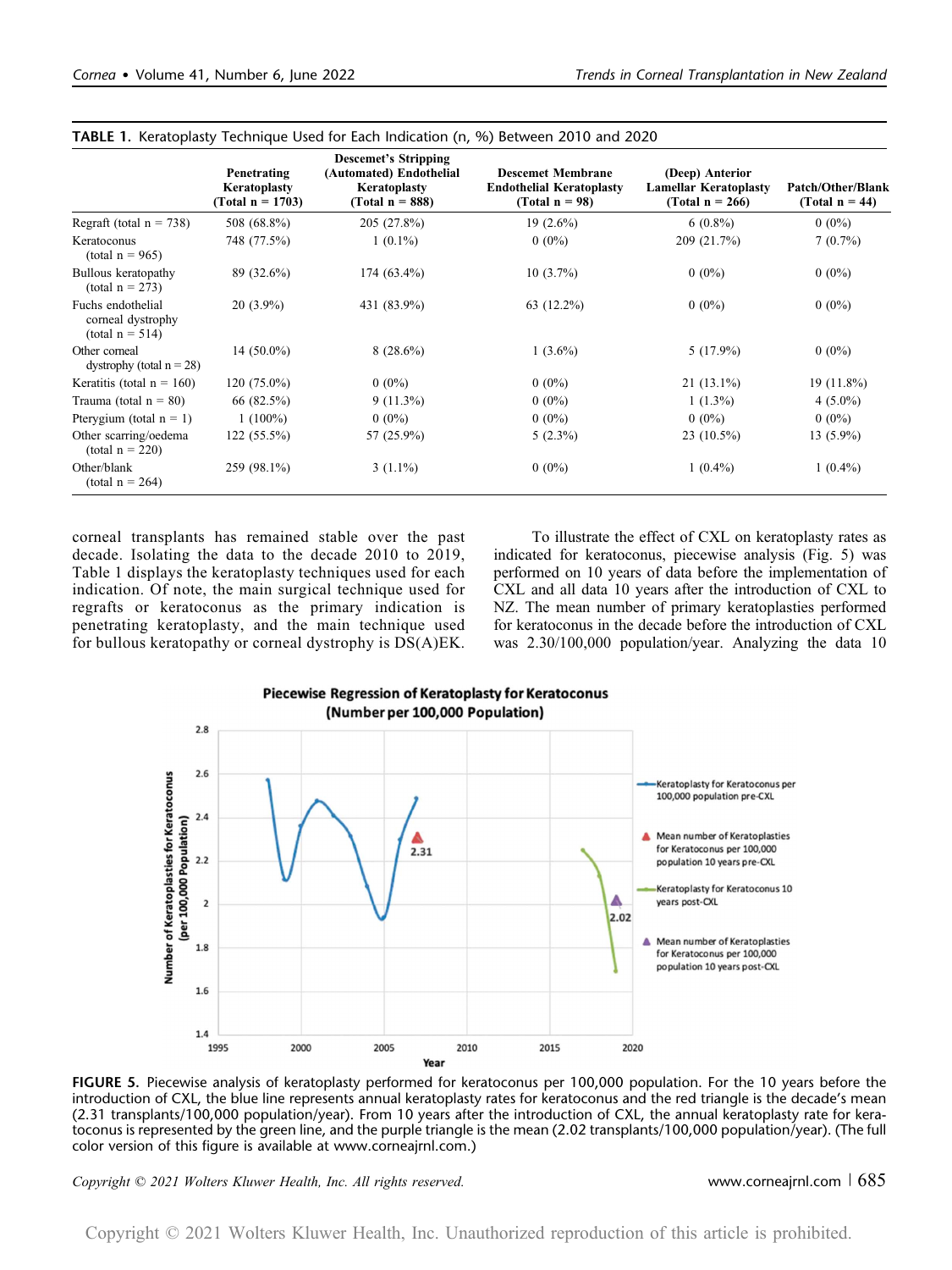years after the introduction of CXL shows a reduction in primary keratoplasty performed for keratoconus with mean 2.02/100,000 population/year; however, this did not reach statistical significance ( $P = 0.079$ ).

### **DISCUSSION**

This study aimed to assess the trends in corneal transplantation performed in Aotearoa/New Zealand (NZ) over the period 1991 to 2020 (29 years), normalized by NZ population data and isolating for the primary indication. The NZ population was estimated to be 3,495,800 in 1991 and increased to 4,922,200 by the end of 2019.<sup>16</sup> The number of corneal transplants performed per population more than doubled increasing from 2.55/100,000 population/year to 6.06/100,000 population/year, a similar trend to that observed overseas.<sup>17</sup> However, in addition to NZ's dramatic 41% increase in population, 3 additional factors might have significantly influenced trends in keratoplasty: increased number of cataract surgeries with improving phacoemulsification technology, introduction of endothelial keratoplasty with lower clinical threshold for surgery, and the use of CXL for keratoconus that might obviate future keratoplasty in many cases.

Previous studies in NZ have shown that the indications for corneal transplantation in NZ were dominated by keratoconus,<sup>7,9</sup> possibly due to higher prevalence<sup>18-20</sup> and severity<sup>21</sup> of keratoconus in NZ Maori and Pasifika ethnicities. The proportion of NZ Maori and Pasifika ethnicities in the overall NZ population has increased from 15.9% in 1991 to 19.9% in  $2018$ ,<sup>16</sup> yet regraft became the most common indication for corneal transplantation in 2019, followed by keratoconus and corneal dystrophy. We also observed the most common recipient age range increasing from 60 to 79 years, compared with 20 to 39 years for the period 1991 to 2010.<sup>7</sup> Both of these observations may be due to several factors including the effect of CXL on preventing progression to keratoplasty, the rise in endothelial keratoplasty for corneal dystrophy (0% in 1991, 4.8% in 2007, and 38.6% in 2019), and/or patients undergoing repeat transplantation for keratoplasty endothelial exhaustion.

Bullous keratopathy as an indication for transplantation has continued to decrease in NZ. This is likely due to improved techniques for cataract surgery with fewer complications. The implementation of the New Zealand Cataract Risk Stratification system in the Auckland District Health Board, which is the largest teaching center for ophthalmology vocational registrars [residents], has been successful in lowering intraoperative complications from 8.4%<sup>22</sup> to  $3.0\%$ <sup>23</sup> and may likely be a contributing factor in reducing the number of patients who proceed to transplantation for bullous keratopathy in Auckland.

Before 2006, over 90% of all transplants performed were PK. By 2009, this decreased dramatically because of the rise in the number of (D)ALK and DS(A)EK being performed. This mirrors what has been observed in South Korea,<sup>2</sup> Canada,<sup>4</sup> Germany,<sup>3</sup> and the United States.<sup>24</sup> However, although lamellar versus penetrating surgery now approaches 50:50, PK currently remains the most common form of transplantation in NZ, unlike other countries,  $3,4,24$ possibly due to the prevalence of early presentation with advanced keratoconus.

Interestingly, the introduction of DMEK to NZ in 2015 did not significantly affect the proportion of DS(A) EKs being performed, unlike observations in Spain,<sup>17</sup> Canada, $4$  and Germany. $3$  This may be, in part, due to the NZNEB precutting DS(A)EK tissue but does not yet preprepare DMEK tissue, and there are fewer surgeons in NZ who perform DMEK surgery; during the study period, there were 9 surgeons who performed DMEK  $(n = 99)$ surgeries) compared with 19 surgeons who performed DS(A)EK ( $n = 954$  surgeries).

A Canadian study found a significant decrease in the proportion of total corneal transplants performed for keratoconus but no change in the absolute numbers of grafts performed for keratoconus, and therefore, was believed to represent an increasing demand for endothelial keratoplasty rather than a decrease in requirement for keratoconus<sup>25</sup>; however, this study did not normalize data to account for population growth. Normalizing the number of transplants per year and per population in NZ and performing piecewise analysis suggest that we are beginning to see the beneficial effects of CXL on keratoconus-related transplantation. Although this did not reach statistical significance, which is likely, in part, due to the limited data 10 years after the implementation of CXL  $(n = 3$  years) and fewer CXL procedures performed early on, it shows the trend toward a reduction in primary keratoplasty for keratoconus. This is also supported by the observation that the number of transplant recipients aged 20 to 39 years began leveling off in 2010. The percentage of patients with keratoconus who have received CXL is difficult to estimate because the true prevalence of keratoconus in NZ, as elsewhere, is not precisely known, and there is no unifying CXL database in NZ. Previous studies on keratoconus in NZ have assessed demographics, tomographic features, and disease severity of sample populations of high school students,<sup>18</sup> tertiary care centers,<sup>26,27</sup> and optometrists.27,28 Although not absolutely conclusive, these studies support the widely held suspicion that keratoconus is more common in both New Zealand and the Maori and Pasifika populations. Currently, CXL for keratoconus exceeds keratoplasty for keratoconus in NZ by at least a factor of 8 but ultimately a longer study period since the introduction of CXL is required to fully investigate the long-term effects on keratoplasty rates.

A limitation of the data set is the incomplete or nonspecific reporting on the type of corneal dystrophy. Most of these blank or nonspecific descriptions occurred early in the data set and could be affecting the trends in FECD as the primary indication for transplantation, but based on more complete data from recent years, FECD is likely to be at least 92.8% of all corneal dystrophy cases. Some tissue for corneal transplantation in NZ is sourced by surgeons directly from eye banks overseas, which is estimated to be 5% to 10% of all keratoplasty performed in this study period. This is not included in the NZNEB database and is another limitation of this study; indications and keratoplasty types not included might be different from those included and is a future area of

686 <sup>|</sup> www.corneajrnl.com Copyright © 2021 Wolters Kluwer Health, Inc. All rights reserved.